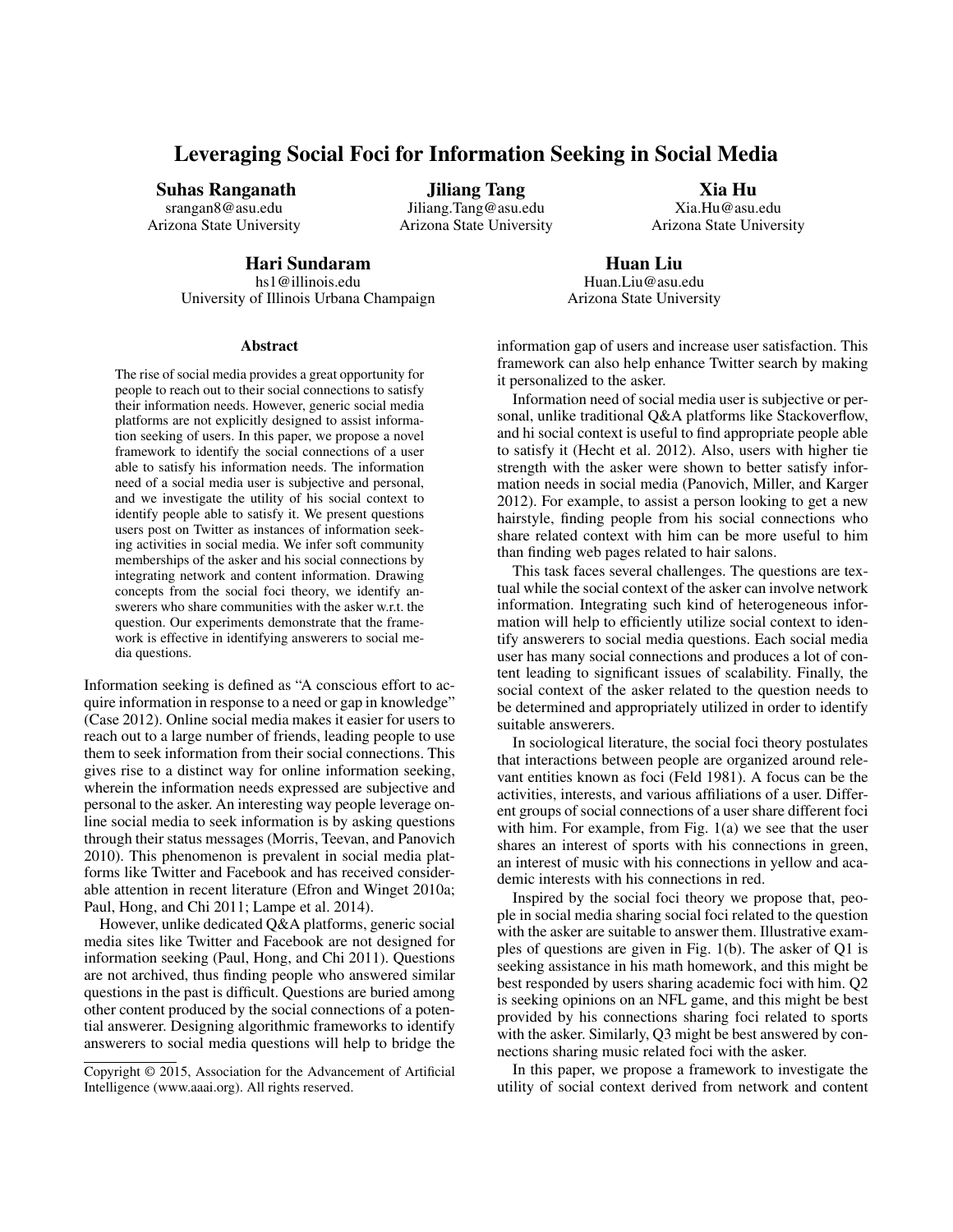

Figure 1: (a) Different foci a user shares with his social connections. (b) Questions of users. Users sharing different foci with the asker are more likely to answer related questions.

information in identifying answerers to social media questions. Informed by the concepts of social foci theory illustrated in Fig. 1, we utilize social context of an asker related to the question, and demonstrate that the framework is effective in identifying answerers for social media questions. Specifically, we address the following questions: How to utilize the network and content information of the asker and his social connections to better identify answerers for social media questions? Are approaches based on shared context in the question domain useful in identifying answerers to different kinds of social media questions?

The main contributions of our work are as follows:

- Formally defining the problem of finding suitable users to answer questions in online social media platforms,
- Proposing a framework to exploit network and content information to identify answerers to questions, and
- Conducting experimental evaluations of the framework on a dataset of social media questions.

## Related Work

Social media questions have received considerable attention in research communities (Yang et al. 2011; Efron and Winget 2010b; Lee et al. 2012). An analytical study on questions asked and the answers received in Twitter is presented in (Morris, Teevan, and Panovich 2010; Paul, Hong, and Chi 2011). They indicated that subjective questions were the most prevalent and the trust users have on their friends was the primary factor for asking questions. A study of questions and responses received in Facebook was conducted in (Gray et al. 2013; Ellison et al. 2013) and bridging social capital was proposed to be a strong motivation for Q&A activity in social media. These works give interesting insights to the question answering process in social media, but do not focus on identifying answerers to these questions.

Systems to identify answerers for social media questions adopt different methods such as matching question content with profile information (Hecht et al. 2012) and using crowdsourced technology (Jeong et al. 2013). Social search architectures and empirical models to route questions to answerers using different kinds of social information are discussed in (Horowitz and Kamvar 2010; Nandi et al. 2013). These works are meant to demonstrate social search systems and hence do not contain any experimental evaluations.

A related line of research is the study of community Q&A systems like Yahoo! Answers (Adamic et al. 2008)

and Quora (Wang et al. 2013a). Content from existing Q&A sessions are used to rank answerers by NLP techniques. (Jurczyk and Agichtein 2007) uses link structure to find authoritative answerers for a question category. (Zhou et al. 2012) and (Yang et al. 2013) combine network and content information to identify authoritative users as answerers. The environment for social media questions is different as the candidate answerers are themselves connected via social relations. Systems utilizing question categories (Zhu et al. 2013) cannot be applied as they are not explicitly known in generic social media. Social expertise systems (Pal and Counts 2011; Bozzon et al. 2013) identify subject matter experts in social media. Social media questions are subjective and personal might require answerers who share social context with the asker rather than subject matter experts.

Another related field to our work is the application of social foci theory in social media. Social foci theory has received attention in several domains such as relational learning (Tang and Liu 2009) and structural hole theory (Burt 2009). Recently, social foci theory has been used to derive community memberships using both node and edge attributes (Yang, McAuley, and Leskovec 2013). To the best of our knowledge, this is the first work that has utilized concepts from social foci theory to identify answerers for social media questions.

# Problem Definition

We first describe some general notations. Boldface uppercase letters (e.g X) denote matrices and boldface lowercase letters (e.g. x) denote vectors.  $X_{ij}$  signifies the element in the i<sup>th</sup> row and j<sup>th</sup> column of matrix  $X$  and the i<sup>th</sup> row of a matrix **X** is denoted by  $X_i$ . Similarly  $x_i$  denotes the i<sup>th</sup> element of vector  $x$  and  $x<sub>y</sub>$  denotes a vector  $x$  corresponding to the quantity y. We denote the Frebonius norm of a matrix  $\mathbf{X} \text{ as } ||\mathbf{X}||_F = \sqrt{\sum_{i,j} \mathbf{X}_{ij}^2}.$ 

We now define some terms related to the questions asked, the network and content of the asker and his social connections. We define attributes of a question q as the set of words used in the question i.e.  $\mathbf{w}_q = [\mathbf{w}_{q1}, \mathbf{w}_{q2}, ..., \mathbf{w}_{ql}]$ . Since we are dealing with subjective questions, the asker marking the answer to be useful or publicly acknowledging the answerer gives the evidence of its acceptance.

Let A denote the asker of the question q and  $f_A$  =  $[f_1, f_2, \ldots, f_m]$  denote the social connections of A and m is the number of social connections of A. We define the egonetwork of each asker A as consisting of the asker, the social connections of the asker and the links among his social connections. The egonetwork of asker A,  $\mathbf{N} \in \mathbb{R}^{(m+1)\times(m+1)}$ is given by

$$
\mathbf{N}_{ij} = \begin{cases} 1 & \text{directed edge from } f_j \text{ to } f_i, i \neq j, i, j \in \{A, f_A\} \\ 0 & \text{otherwise} \end{cases}
$$

We collect the status messages of the asker and his social connections. We apply basic preprocessing steps such as removal of stop words and stemming. We then define the userword matrix  $\mathbf{S} \in \mathbb{R}^{(m+1) \times w}$  of asker A as

$$
\mathbf{S}_{ij} = \begin{cases} \text{num*tfidf}_j & \text{if user } u_i \text{ has used word } w_j \text{ num times} \\ 0 & \text{if user } u_i \text{ has not used the word } w_j, \end{cases}
$$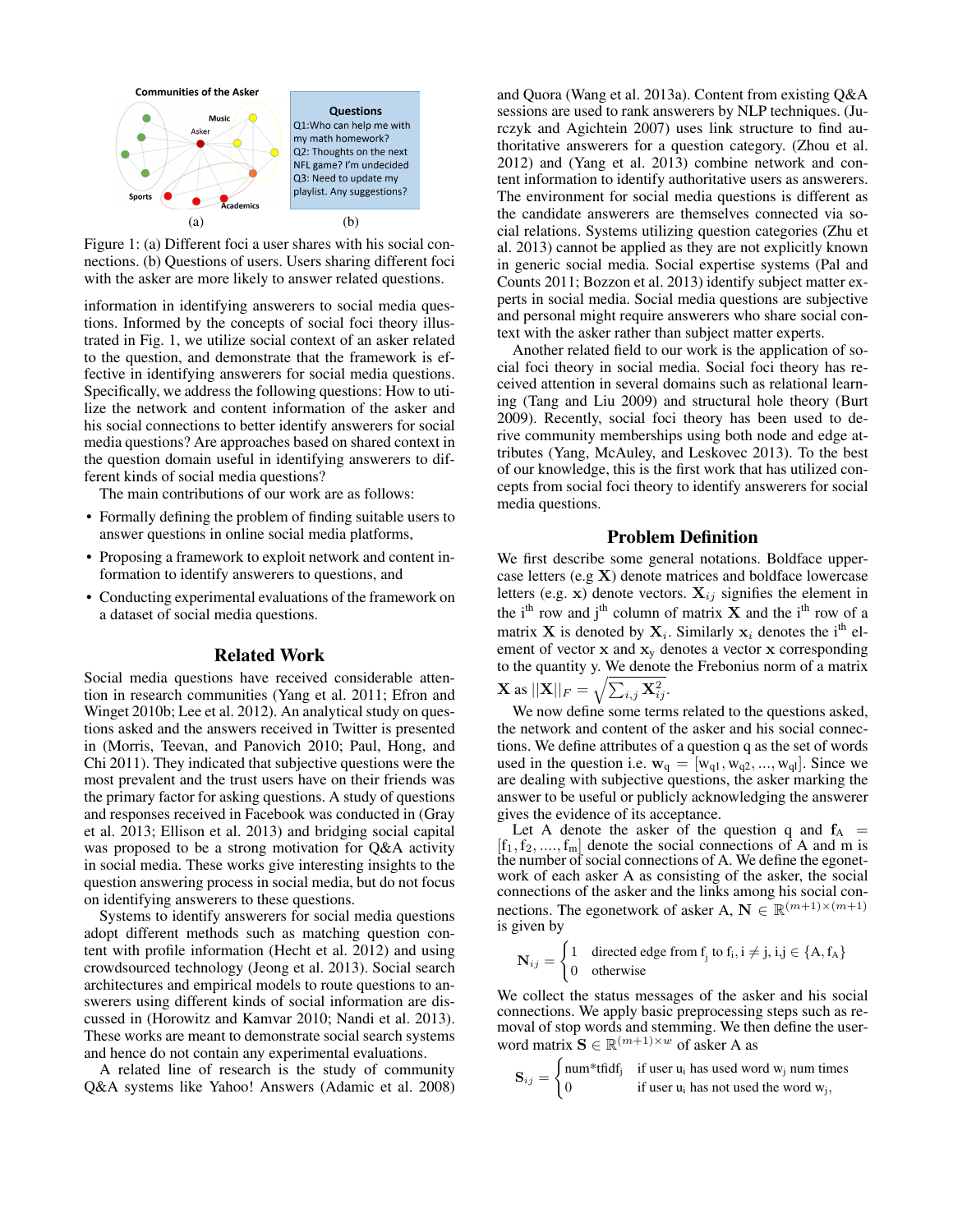where num is the number of times the user  $u_i$  has used the word  $w_j$ , w is the total number of words used by the asker and his social connections and tfid $f_j$  is the tf-idf score of word  $w_j$ . A single user will only use a small subset of the total number of words, resulting in S being sparse.

With the terminologies and the notations described above, we formally define the problem as follows *"Given a question q, an asker A, the network neighborhood of the asker*  $f_A$ *, find a suitable set of people among*  $f_A$  *whose responses for the question q that the asker accepts"*.

# Information Seeking via Social Foci

In this section, we describe our framework to identify answerers for social media questions in detail. First, we infer social foci memberships of the asker and his social connections from their network and content information. We then compute the overlap in foci memberships of the asker and his social connections in the question domain to identify answerers to these questions.

#### Modeling Content Information

We model the content information to infer major foci of the asker and his social connections. We draw from Nonnegative Matrix Factorization (NMF) presented in (Seung and Lee 2001) to infer foci from the user-word matrix  $S \in$  $\mathbb{R}^{(m+1)\times w}$ . We factorize the matrix **S** into two low dimensional sparse non-negative matrices,  $\mathbf{U} \in \mathbb{R}^{(m+1)\times k}$  and  $\mathbf{P} \in \mathbb{R}^{w \times k}$  such that  $k \ll m$  by solving the following optimization problem.

$$
\min_{\mathbf{U}\geq 0,\mathbf{P}\geq 0} ||\mathbf{S} - \mathbf{U}\mathbf{P}^{\mathrm{T}}||_F^2 \tag{1}
$$

Here, k is the number of latent foci in the neighborhood of the asker and m is the number of his social connections. U denotes the latent foci membership of the asker and his social connections and  $P$  denotes the latent foci memberships of words. The correlation between foci memberships of the words can be obtained by the overlap in the corresponding rows of **P**. The constraints  $U \ge 0$  and  $P \ge 0$  denote that the matrices have all non-negative elements. The non-negativity ensures an intuitive decomposition of the matrix into its constituent parts.

#### Integrating Network Information

In a social setting, the interests or affiliations of an user are correlated with the interests of his social connections, thereby affecting his memberships to different foci (Feld 1981). This notion is also supported by network homogeneity (Marsden 1988), which says that people connected to each other display similar interests and affiliations. Therefore, it is essential to utilize network structure to determine foci memberships of the asker and his social connections.

To utilize the network structure, we first factorize the ego network of the asker N into two low rank non-negative matrices  $\mathbf{U} \in \mathbb{R}^{(m+1)\times k}$  and  $\mathbf{V} \in \mathbb{R}^{k\times k}$  s.t.  $k \ll m$  by solving the following optimization problem.

$$
\min_{\mathbf{U}\geq0,\mathbf{V}\geq0}||\mathbf{N}-\mathbf{U}\mathbf{V}\mathbf{U}^{\mathrm{T}}||_F^2,
$$
\n(2)

where U contains the membership of the asker and his social connections to different latent foci and V contains the correlations between the foci. The constraints  $U \ge 0$  and  $V \ge 0$ denote that the matrices have only non-negative elements.

We then integrate network and content information to infer the foci membership of the asker and his social connections by formulating the following optimization problem.

$$
\min_{\mathbf{U}\geq0,\mathbf{V}\geq0,\mathbf{P}\geq0} \frac{\alpha||\mathbf{S}-\mathbf{U}\mathbf{P}^{\mathrm{T}}||_{F}^{2} + \beta||\mathbf{N}-\mathbf{U}\mathbf{V}\mathbf{U}^{\mathrm{T}}||_{F}^{2}}{+\gamma(||\mathbf{U}||_{F}^{2}+||\mathbf{V}||_{F}^{2}+||\mathbf{P}||_{F}^{2})}
$$
(3)

Here U contains the latent foci membership of the asker and his connections obtained by integrating network and content information, P shows the latent foci memberships of the words and V represents the correlation between the latent foci.  $||\mathbf{U}||_F^2, ||\mathbf{V}||_F^2,$  and  $||\mathbf{P}||_F^2$  are regularization terms introduced to prevent overfitting and  $\gamma$  is the positive parameter for control the proportions of the regularization terms. The constraints  $U > 0$ ,  $V > 0$ , and  $P > 0$  denote that the matrices do not contain negative elements.  $\alpha$  and  $\beta$  are positive parameters to control the effects of content and network proportions respectively.

We draw from the concepts of the social foci theory illustrated in Fig. 1 to propose that users sharing a large amount of foci memberships with the asker in the question domain can effectively answer social media questions. The shared foci memberships of the asker with his social connections is given by the overlap between their corresponding rows in U. The question domain in the latent foci space is obtained by combining the rows of  $P$  corresponding to the words in the question. Before formalizing these notions, we optimally derive the latent matrices  $U, V$  and  $P$  by solving Eq. (3).

# Deriving the Optimal Latent Matrices

The problem presented in Eq. (3) belongs to a class of constrained convex minimization problems. Motivated by (Ding et al. 2006), we describe an algorithm to find optimal solutions for U, V and P. The key idea is to optimize the objective with respect to one variable while fixing others. The three variables are iteratively updated until convergence.

From Eq.(3), we let

$$
\mathcal{J} = \alpha ||\mathbf{S} - \mathbf{U} \mathbf{P}^{T}||_{F}^{2} + \beta ||\mathbf{N} - \mathbf{U} \mathbf{V} \mathbf{U}^{T}||_{F}^{2} +
$$
  
 
$$
\gamma (||\mathbf{U}||_{F}^{2} + ||\mathbf{V}||_{F}^{2} + ||\mathbf{P}||_{F}^{2})
$$
 (4)

We then take the Lagrangian of the objective function  $\mathcal{J}$ . Let the Lagrange multiplier for the constraints  $U \geq 0$ ,  $V \geq 0$ , and  $P \ge 0$  be  $\Lambda_u$ ,  $\Lambda_v$ , and  $\Lambda_p$  respectively. Then

$$
\mathcal{L} = \mathcal{J} + tr(\Lambda_{\mathbf{u}} \mathbf{U}^{\mathrm{T}}) + tr(\Lambda_{\mathbf{v}} \mathbf{V}^{\mathrm{T}}) + tr(\Lambda_{\mathbf{p}} \mathbf{P}^{\mathrm{T}})
$$
 (5)

We compute the partial derivatives of the lagrangian  $\mathcal L$  with respect to U, V, and P keeping the other variables fixed as shown below.

$$
\frac{\partial \mathcal{L}}{\partial \mathbf{U}} = 2(\alpha(-\mathbf{SP} + \mathbf{UP}^{\mathrm{T}}\mathbf{P}) + \beta(-\mathbf{N}^{\mathrm{T}}\mathbf{UV} - \mathbf{NUV}^{\mathrm{T}} + \mathbf{UV}\mathbf{UV}^{\mathrm{T}}\mathbf{UV}^{\mathrm{T}} + \mathbf{UV}\mathbf{V}^{\mathrm{T}}\mathbf{UV} + \gamma\mathbf{U}) + \gamma\mathbf{U} + \Lambda_{\mathrm{u}}
$$

$$
\frac{\partial \mathcal{L}}{\partial \mathbf{V}} = 2(\beta(-\mathbf{U}^{\mathrm{T}}\mathbf{NU} + \mathbf{U}^{\mathrm{T}}\mathbf{UV}\mathbf{U}^{\mathrm{T}}\mathbf{U}) + \gamma\mathbf{V}) + \Lambda_{\mathrm{v}}
$$

$$
\frac{\partial \mathcal{L}}{\partial \mathbf{P}} = 2(\alpha(-\mathbf{S}^{\mathrm{T}}\mathbf{U} + \mathbf{PU}^{\mathrm{T}}\mathbf{U}) + \gamma\mathbf{P}) + \Lambda_{\mathrm{p}}.
$$
(6)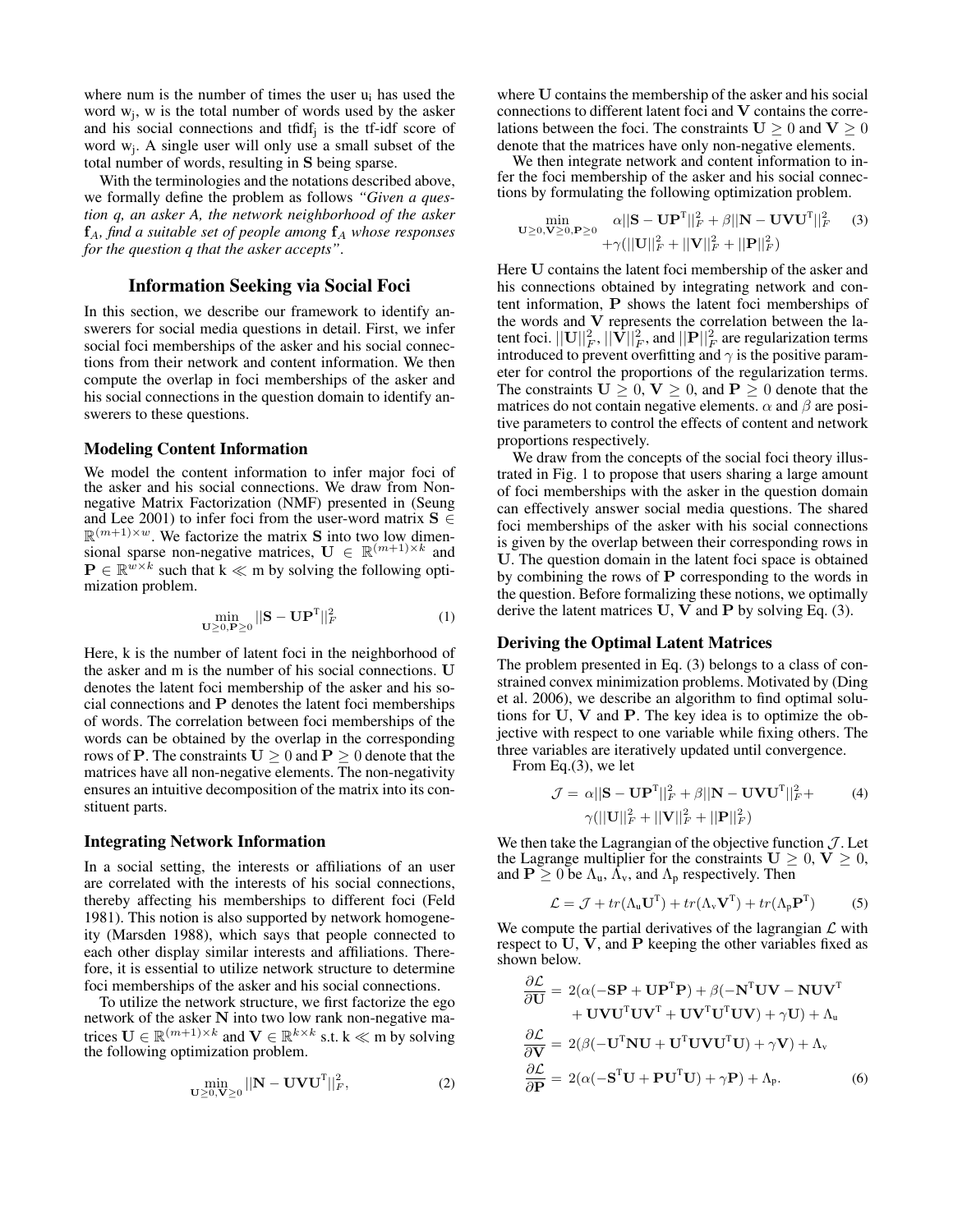Substituting the KKT complementary conditions in Eq. (6) and rearranging we get the following update rules for latent matrices  $U, V,$  and  $P$ .

$$
\mathbf{U}_{ij} \leftarrow \mathbf{U}_{ij} \sqrt{\frac{\alpha \mathbf{S} \mathbf{P} + \beta (\mathbf{N}^{\mathrm{T}} \mathbf{U} \mathbf{V} + \mathbf{N} \mathbf{U} \mathbf{V}^{\mathrm{T}})}{\alpha \mathbf{U} \mathbf{P}^{\mathrm{T}} \mathbf{P} + \beta (\mathbf{U} \mathbf{V} \mathbf{U}^{\mathrm{T}} \mathbf{U} \mathbf{V}^{\mathrm{T}} + \mathbf{U} \mathbf{V}^{\mathrm{T}} \mathbf{U} \mathbf{V} \mathbf{V}) + \gamma \mathbf{U}}}
$$
\n
$$
\mathbf{V}_{ij} \leftarrow \mathbf{V}_{ij} \sqrt{\frac{\beta \mathbf{U}^{\mathrm{T}} \mathbf{N} \mathbf{U}}{\beta (\mathbf{U}^{\mathrm{T}} \mathbf{U} \mathbf{V} \mathbf{U}^{\mathrm{T}} \mathbf{U}) + \gamma \mathbf{V}}}
$$
\n
$$
\mathbf{P}_{ij} \leftarrow \mathbf{P}_{ij} \sqrt{\frac{\alpha \mathbf{S}^{\mathrm{T}} \mathbf{U}}{\alpha \mathbf{P} \mathbf{U}^{\mathrm{T}} \mathbf{U} + \gamma \mathbf{P}}}. \tag{7}
$$

The optimization algorithm is summarized in Steps 1-7 in Algorithm 1. The square root on the update rules is added to ensure convergence (Ding, Li, and Jordan 2008). The correctness and convergence of the rules can be proved by the axillary function method (Lee and Seung 2000).

#### Identifying Answerers from Foci Information

We now identify relevant answerers from the social connections of the asker using the latent matrices U,V and P. We first extract the words from the question attribute vector  $w_{q}$ and obtain the foci memberships of each word from the corresponding rows in matrix P. We then compute the domain of the question in the latent foci space as a combination of individual word membership vectors as

$$
\mathbf{d}_{q} = \sum_{\mathbf{w}_{i} \in \mathbf{w}_{n}} \mathbf{P}_{i},\tag{8}
$$

where  $\mathbf{d}_q$  represents the domain of the question q in the latent foci space and  $w_i$  is the word corresponding to the i<sup>th</sup> row of P.

We next compute the foci memberships of the asker and his social connections in the question domain. The Hadamard product of two vectors is the pointwise product of their respective elements, and it exactly captures this notion. For each question, we compute the Hadamard product of the row of  **corresponding to the asker,**  $**U**<sub>A</sub>$  **and the vec**tor representing the question domain  $\mathbf{d}_{q}$ .

$$
\mathbf{g}_{A} = \mathbf{U}_{A} \circ \mathbf{d}_{q},\tag{9}
$$

where  $g_A$  contains the foci membership of the asker in the domain of the question. Similarly, we compute the foci memberships of each social connection of the asker in the domain of the question q by

$$
\mathbf{g}_{f_m} = \mathbf{U}_{f_m} \circ \mathbf{d}_q, \tag{10}
$$

where  $f_m$  is the m<sup>th</sup> social connection of the asker,  $U_{f_m}$  is the row of matrix U corresponding to  $f_m$  and  $g_{f_m}$  contains the foci membership of  $f_m$  w.r.t the domain of the question.

Finally, we find the overlap in foci memberships of the asker and his social connections in the question domain as

$$
rs(q, A, f_m) = sim(g_A, g_{f_m}), \qquad (11)
$$

where  $rs(q, A, f<sub>m</sub>)$  denotes the score of the answerer  $f<sub>m</sub>$  to the question q by the asker A. We sort the answerers according to their score and return them to the asker as a ranked list, ra. Results with different similarity metrics is presented in Table 2. The method for identifying answerers from foci information is summarized in Steps 8-11 in Algorithm 1. The quantity  $rs(q, A, f_m)$  signifies the context in terms of network and content shared between asker A and his social connection  $f_m$  in the domain of question q.

Input: Question q of asker (A), friends and followers of A,  $f_A = [f_1, f_2, \dots, f_m]$ , Egonetwork of the asker (N), user-word matrix of the asker and his connections (S) and  $\{\alpha, \beta, \gamma, k\}$ Output : A ranked list of the potential answerers ra 1: Initialize U, V, P randomly 2: while not convergent do 3: update  $4{:}\ \mathbf{U}_{ij} \leftarrow \mathbf{U}_{ij}\sqrt{\frac{\alpha\mathbf{S}\mathbf{P} + \beta(\mathbf{N}^{\text{T}}\mathbf{U}\mathbf{V} + \mathbf{N}\mathbf{U}\mathbf{V}^{\text{T}})}{\alpha\mathbf{U}\mathbf{P}^{\text{T}}\mathbf{P} + \beta(\mathbf{U}\mathbf{V}\mathbf{U}^{\text{T}}\mathbf{U}\mathbf{V}^{\text{T}} + \mathbf{U}\mathbf{V}^{\text{T}}\mathbf{U}\mathbf{V}) + \gamma\mathbf{U}}}$  $\mathbf{5: V}_{ij} \leftarrow \mathbf{V}_{ij} \sqrt{\frac{\beta \mathbf{U}^{\text{T}}\mathbf{N}\mathbf{U}}{\beta (\mathbf{U}^{\text{T}}\mathbf{U}\mathbf{V}\mathbf{U}^{\text{T}}\mathbf{U}) + \gamma \mathbf{V}}}$ 6:  $\mathrm{P}_{ij} \leftarrow \mathrm{P}_{ij} \sqrt{\frac{\alpha \mathrm{S}^\mathrm{T} \mathrm{U}}{\alpha \mathrm{PU}^\mathrm{T} \mathrm{U} + \gamma \mathrm{P}}}$ 7: end while  $8: \mathbf{w}_{\text{q}} = [\mathrm{w}_{\text{q}1}, \mathrm{w}_{\text{q}2}, ..., \mathrm{w}_{\text{q}l}], \mathbf{d}_{\text{q}} = \sum_{\mathrm{w}_{\text{i}} \in \mathbf{w}_{\text{q}}} \mathbf{P}_{i}$  $9: \mathbf{g}_\mathrm{A} = \mathbf{U}_\mathrm{A} \circ \mathbf{d}_\mathrm{q}, \, \mathbf{g}_{\mathrm{f}_\mathrm{m}} = \mathbf{U}_{\mathrm{f}_\mathrm{m}} \circ \mathbf{d}_\mathrm{q}$ 10:  $\mathbf{rs}(q, A, f_m) = sim(\mathbf{g}_A, \mathbf{g}_{f_m})$ 11:  $ra = sort(rs)$ 

# Time Complexity

The highest time cost results from updating the latent matrices in steps 4-6. In the updating terms, the complexity of the terms  $SP$  and  $S<sup>T</sup>U$  is low due to sparsity of S. The terms  $N^{\text{T}}UV$ ,  $NUV^{\text{T}}$  and  $U^{\text{T}}NU$  have a complexity of  $O(mk^2)$  where m is the number of friends and k is the number of latent dimensions due to the sparsity of N. The terms  $(U(V(U<sup>T</sup>U)V<sup>T</sup>), (U(V<sup>T</sup>(U<sup>T</sup>U)V)$  and  $((\mathbf{U}^T \mathbf{U}) \mathbf{V} (\mathbf{U}^T \mathbf{U}))$  has a complexity of  $\mathbf{O}(\mathbf{m}\mathbf{k}^2)$  when computed as shown in the brackets. The complexity of  $PU<sup>T</sup>U$ and  $\mathbf{UP}^{\mathrm{T}}\mathbf{P}$  is  $O((w+m)k^2)$  where w is the number of words. Therefore, the overall complexity of a single iteration is  $O((w+m)k^2)$ , which is low owing to the few number of latent dimensions. In addition, notice that steps 1-7 can be computed offline and only steps 8-10 are computed when the question is asked, further reducing the time required to identify answerers for a given question.

## Experiments

In this section, we first present a dataset of questions posted on Twitter and then conduct experiments to answer the following questions that help in understanding the framework better: How does the proposed framework perform in comparison to existing baselines? What is the effect of the amount of network and content information on the performance of the framework?

#### Dataset

The dataset consists of subjective questions from the social media platform Twitter. We follow the literature on questions in Twitter (Morris, Teevan, and Panovich 2010) to construct a keyword set related to subjective questions. We append "?" to each keyword to collect questions from the Twitter Streaming API. Texts having "?" in online content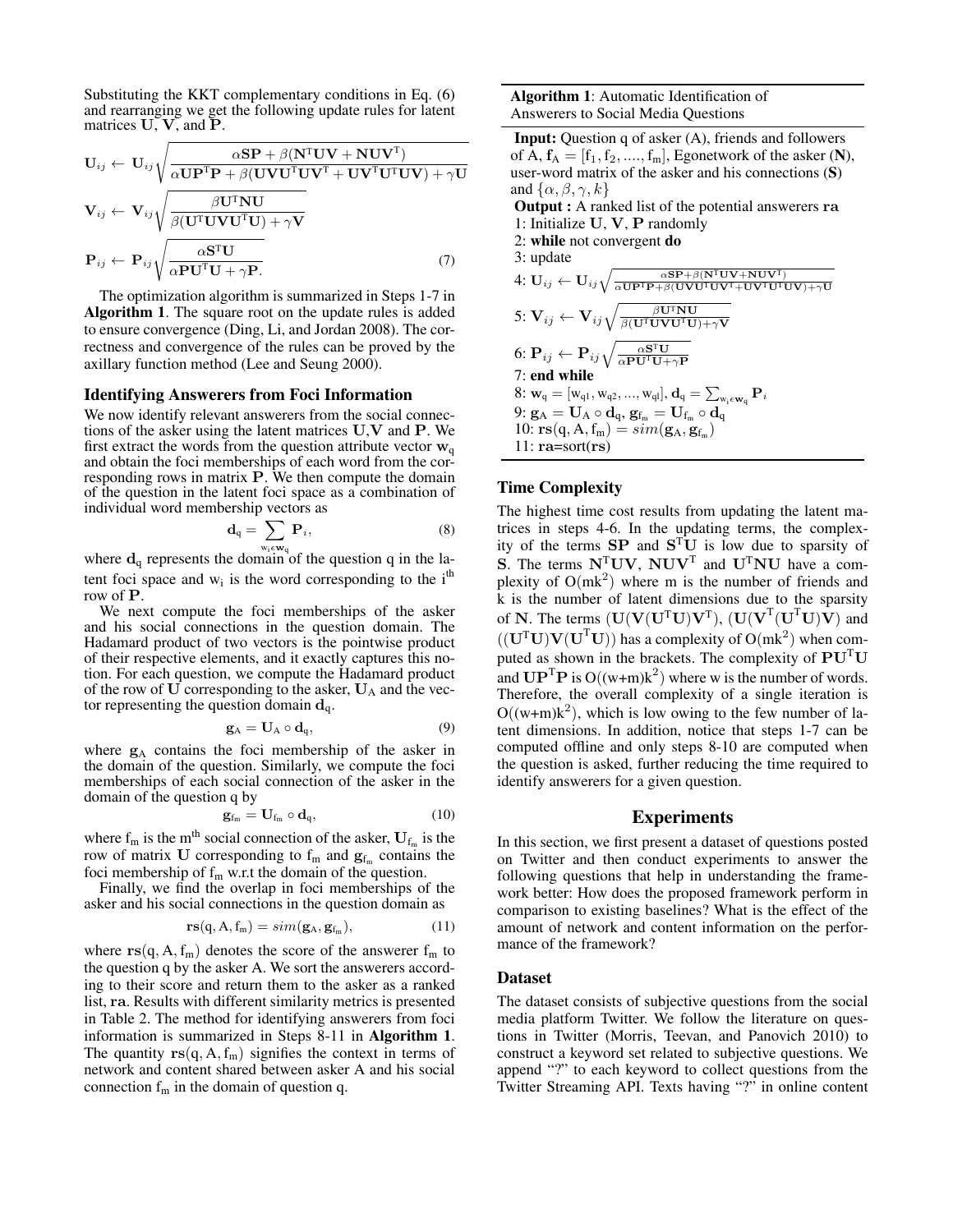| <b>Parameter</b>                            | <b>Statistics</b> |
|---------------------------------------------|-------------------|
| # of Ouestions                              | 1065              |
| # of Askers                                 | 1026              |
| # of Selected Answers                       | 1450              |
| # of Followers and Friends of the askers    | 966,117           |
| Median # of Followers and Friends per asker | 588               |
| Median # Tweets per user                    | 479               |

Table 1: Dataset containing questions posted in Twitter with statistics related to network and content information.

are shown to be questions with high precision (Cong et al. 2008). We deem replies to have been accepted by the asker if he has marked it as "favorite" or acknowledged the answerer by using "thanks" or "thank you". We mark the users who provided these answers as the ground truth for each question following (Hecht et al. 2012). Some important statistics of the dataset are given in Table 1. The first question was posted on Dec 27, 2013 and the last one on Jan 15, 2014. We use the methods in the public Twitter API to collect the friends, followers and public status messages of the asker to obtain the asker's social connections and their interests (Kumar, Morstatter, and Liu 2013). We use the data to construct the ego network N and user-word matrix S for each asker.

# Experiment Settings

We introduce the following metrics to evaluate the performance of our framework: The Mean Reciprocal Rank (MRR) (Radev et al. 2002) is a measure of the overall likelihood of the framework to identify an answerer for a question, the Mean Average of Precision (MAP) (Bian et al. 2008) measures the potential satisfaction of the asker with the top K results and the Normalised Discounted Cumulative Gain (NDCG)@K considers the order within the top K rankings (Wang et al. 2013b).We use the following baselines to evaluate the performance of our framework.

Random: We randomly order the friends and followers of the asker 100 times and return the mean ordering.

Aardvark (Horowitz and Kamvar 2010): This paper describes a search engine which directed questions posted on the system to users with formulation to compute affinity with the asker and interest in the question topics. It does not consider the network structure and also does not contain experimental evaluations of its formulation.

Content based Methods (Riahi et al. 2012): The paper focuses on community Q&A like Yahoo! Answers and compares the similarity of the question topic with the interests of the answerers derived only from the their content. The interests were inferred by two topic models: LDA and the Segmented Topic Model (STM) (Du, Buntine, and Jin 2010).

Topic Sensitive Page Rank (Zhou et al. 2012): This paper employs a PageRank based approach to find subject matter experts in the question topic by combining network and content information of the potential answerers. The paper identifies topical authorities not considering the shared context between the asker and the answerers.

Shared Foci: This baseline measures the effect of shared user context. It computes the shared foci memberships of the asker and his social connections derived from either net-

| Method                | <b>MRR</b> | MAP@5    | NDCG@5 |
|-----------------------|------------|----------|--------|
| Random                | 1.20%      | $1.12\%$ | 0.25%  |
| Content-LDA           | 1.56%      | 1.46%    | 0.30%  |
| Content-STM           | 1.93%      | 2.27%    | 0.50%  |
| <b>TSPR</b>           | $1.64\%$   | 1.63%    | 0.45%  |
| Aardvark              | $2.11\%$   | 2.53%    | 0.50%  |
| Shared Foci (Network) | 3.43%      | 3.66%    | 0.97%  |
| Shared Foci (Content) | 3.60%      | 3.87%    | 1.17%  |
| Our Model (Cosine)    | 3.91%      | 4.63%    | 1.25%  |
| Our Model (PCC)       | 3.80%      | 4.73%    | 1.31%  |
| Our Model (Euclidean) | 4.36%      | 5.54%    | 1.41%  |

Table 2: Comparison of performance of the proposed framework with baselines.

work ( $\alpha$ =0) or content ( $\beta$ =0) information. The question information is not taken into consideration. This also helps in evaluating methods using only network structure.

For initial experiments, we set the parameters in Eq. (3) as follows. The regularization parameter is set at  $\gamma$ =0.01. The number of topics in the baselines and the number of foci k is set as 50. For initial evaluation of the framework, we choose  $\alpha$ =1 and  $\beta$ =1. The performance for different values of  $\alpha$  and  $\beta$  will be presented in future subsections.

# Performance Evaluation

The results of the evaluations are presented in Table 2. From Table 2, we can see that the proposed framework has outperformed the baselines by a considerable margin. We conducted a paired t-test to compare the performance of our framework with that of the baselines, and the results indicated the difference between them is significant. We make the following observations from the table.

The proposed framework gives more than 300% improvement over random selection. We can see that simple formulations like the one in Aardvark that considers social network information performs on par with complex topical models using only content such as STM. The proposed framework also performs significantly better than methods identifying subject matter experts as answerers such as TSPR. This emphasizes the importance of social context to identify answerers to social media questions.

Considering shared foci between the asker and the answerer improves the performance over methods like Aardvark not utilizing community memberships. This shows the effectiveness of using social foci to exploit social context. Incorporating question information to consider the overlap only in the foci related to the question gives further improvement in the performance.

In summary, by designing approaches based on shared social context and exploiting the structure of social ties, the proposed framework can effectively identify answerers for social media questions in the dataset. Next, we wish to understand the effect of content and network information on the performance of our framework

## Effect of Content and Network Information

In the model presented in Eq. (3),  $\alpha$  and  $\beta$  control the proportion of the network and content information respectively.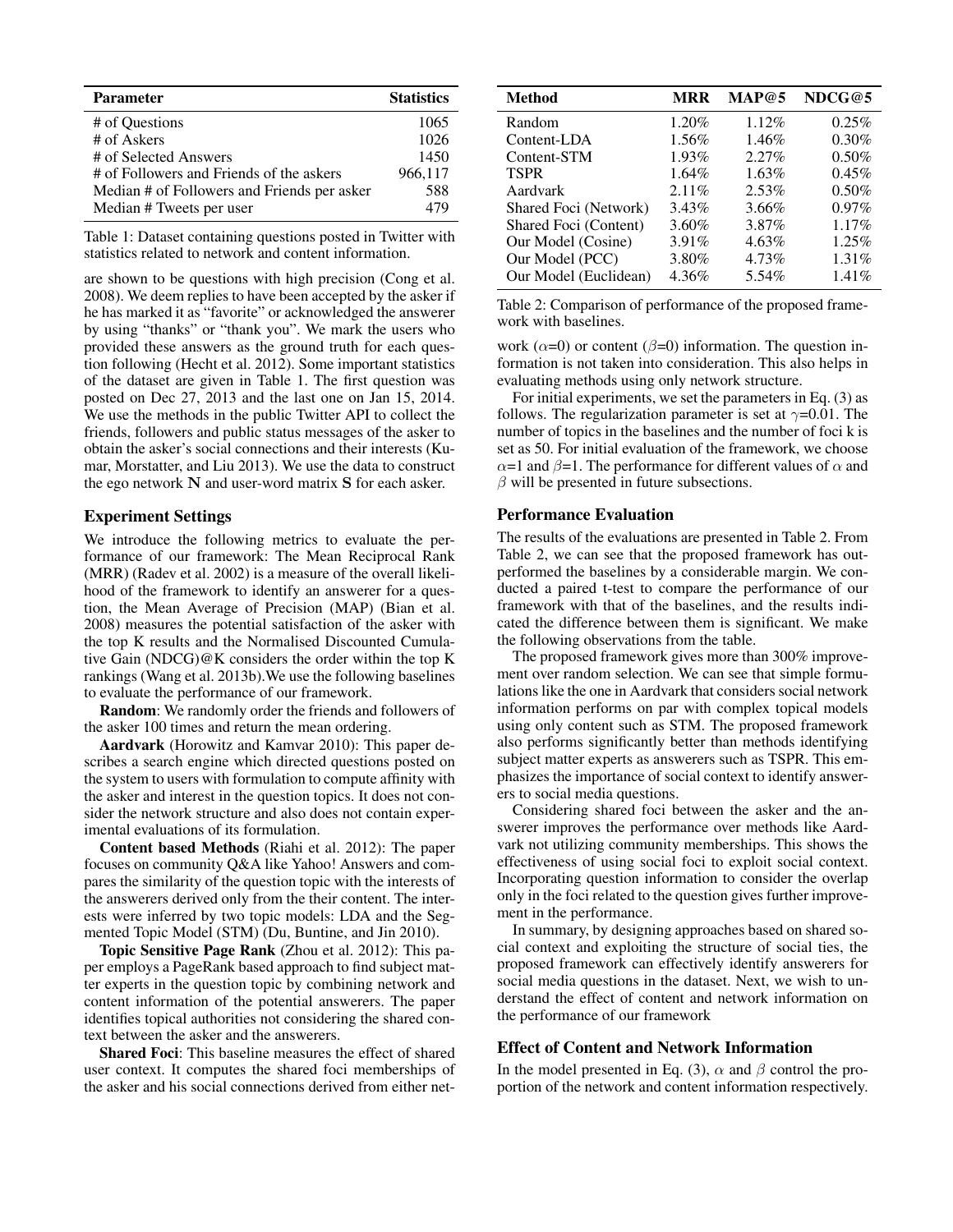

Figure 2: Effect of variation of content and network proportions on the framework performance for MAP.

In order to evaluate the framework for different proportions of content and network, we set  $\alpha = [0.1, 1, 10]$  and  $\beta = [0, 0.1, 1, 10]$  and plot the values for MAP in Fig. 2 arbitrarily using cosine similarity as the similarity metric. We make the following observations from the figure.

A general trend in Fig. 2 is a peak at the main diagonal of the  $\alpha$  and  $\beta$  axes and an off-diagonal dip. This shows that the framework works best for nearly equal proportions of network and content information. The MAP value is greater than 3% for all  $\alpha$  and  $\beta$  except for low proportions of network information ( $\alpha = 10$ ,  $\beta = [0, 0.1]$ ). This emphasizes the importance of social connections of the asker for identifying answerers to social media questions. The lowest performance across all parameter values is more than twice than random ordering indicating the effectiveness of the framework for low relative proportions of content or network information. Overall, the MAP value is above 3% for different combinations of  $\alpha$  and  $\beta$  indicating the effectiveness of the framework for a wide range of parameter values.

In summary, the framework performs well over different proportions of network and content and is robust to their variation. An appropriate combination of network and content information can optimize the effectiveness of the framework for identifying answerers to social media questions.

### Performance across Question Categories

Literature on social media questions has identified kinds of questions people ask on Twitter. Recommendation, opinions, factual and rhetorical questions are popular questions asked on Twitter (Morris, Teevan, and Panovich 2010; Paul, Hong, and Chi 2011). We select four categories related to subjective questions, "Suggestions", "Opinion", "Favor", and "Rhetorical", and evaluate our framework in identifying answerers for different question categories.

We employed human labelling to assign category labels to questions. Three people independently labeled the questions, and the labels were assigned using majority selection. Employing this procedure, 93.5% of the questions were assigned to either of the four categories and the framework was evaluated on them. The results of the evaluations are presented in Table 3. The distribution of different question categories is given in the first column. The performance for different categories is listed in the other columns. The improvement over (Horowitz and Kamvar 2010), the nearest baseline not a part of our method, for different question cat-

| <b>Categories</b> | <b>Parts</b> | <b>MRR</b>        | MAP@5              |
|-------------------|--------------|-------------------|--------------------|
| Suggestions       | 39.83%       | $4.27\%(+2.23\%)$ | $4.68\% (+1.78\%)$ |
| Opinion           | 16.42%       | $2.67\%(+1.43\%)$ | $2.38\%(+1.61\%)$  |
| Favor             | $30.51\%$    | $3.65\%(+1.55\%)$ | $4.39\%(+1.01\%)$  |
| Rhetorical        | $6.74\%$     | $1.75\%(+1.17\%)$ | $0\%(+0\%)$        |

Table 3: Performance for different question categories.

egories is shown in the brackets.

From the table, we see that the framework gives considerable improvements over all the selected question categories. A paired t-test suggested that the improvements are significant indicating that the framework is effective in finding answerers to a wide range of question categories in Twitter. The best performance can be seen in "Suggestions" and "Favor" categories and the performance in "Opinions" is relatively lower. These results suggest that identifying answerers for the "Opinion" category might depend on additional factors such as similarity of views in a given topic. The framework gives the lowest performance for questions in the "Rhetorical" category. Rhetorical questions are classified as conversational questions in the literature (Harper, Moy, and Konstan 2009). They might be used as an expression of opinion or to initiate a conversation and not to express an information need.

# Conclusion and Future Work

Online social media provides a new platform for people seeking information from their social connections. Social media questions represent a form of information seeking behavior of users. Questions are subjective and personal to the asker, and his social context is useful to identify answerers. We draw from sociological theories to present a novel framework to infer the shared context between the asker and the answerers in the question domain. We evaluate the framework on questions on Twitter and demonstrate its effectiveness in identifying answerers. The framework is robust to a wide range of proportions of network and content information and categories of social media questions. The paper provides the first framework with experimental evaluations to identify answerers to questions in social media.

Frameworks exist to identify answerers to factual questions prevalent in community Q&A platforms like Yahoo Answers and StackOverflow. Incorporating concepts from them will enable us to tackle more diverse questions. During situations like natural disasters, social media users propagate requests for help throughout the network. Identifying answerers in these situations will require an understanding of information propagation and information seeking behavior. Identifying users providing misinformation to questions in social media will help to increase the effectiveness of social media as a quality information source.

# Acknowledgements

This material is based upon work supported by, or in part by, Office of Naval Research (ONR) under grant number N000141010091.